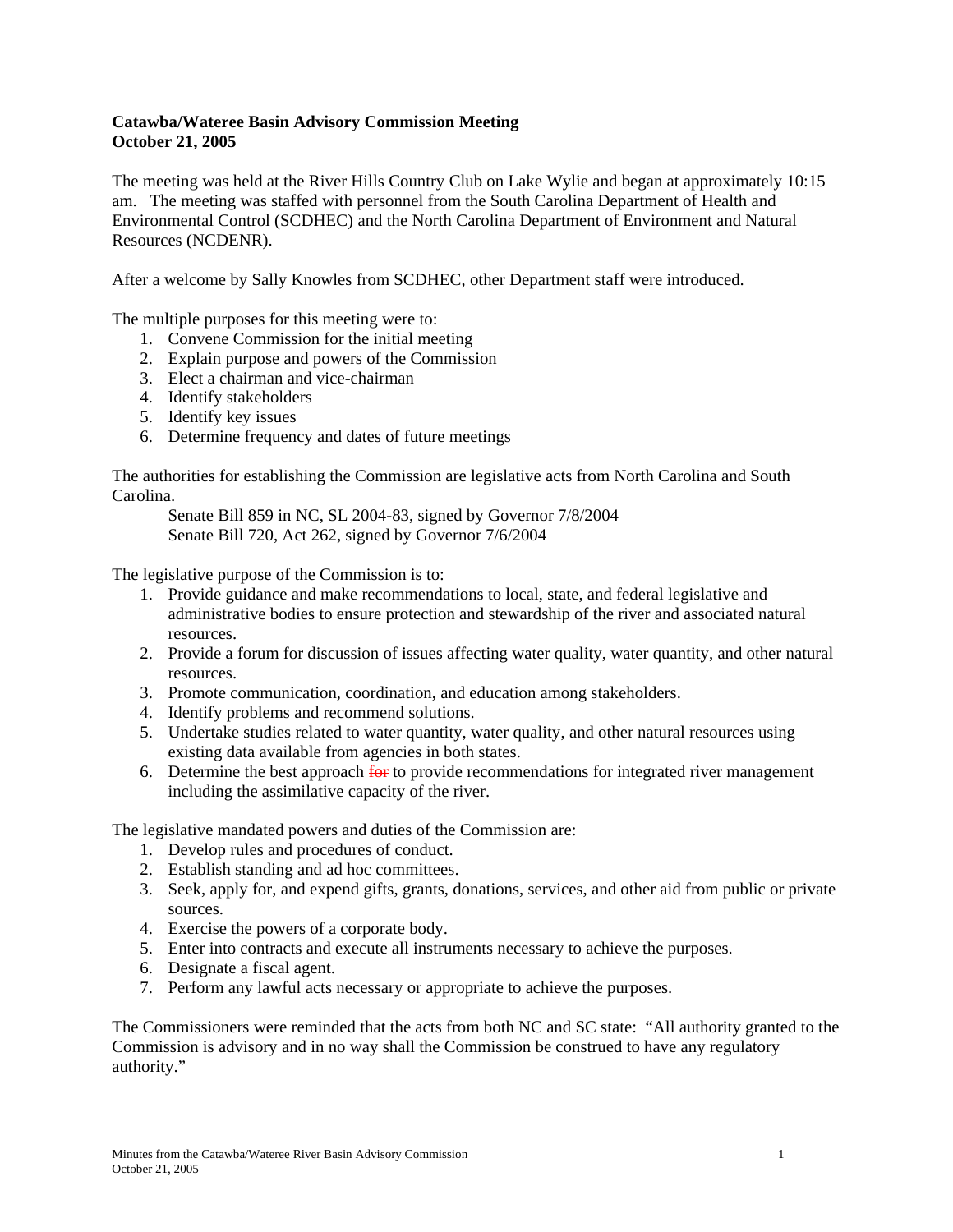The Commission consists of 15 members and those present were introduced. A roster of the Commission members is attached. There are eight legislative members, four from each state. Other members represent various interests in the basin and are from both states.

Senator Clodfelter from North Carolina nominated Senator Hayes from South Carolina as Chairman. Senator Hayes was elected Chairman by acclamation. Tim Mead nominated Senator Clodfelter as Vice Chairman and he also was elected by acclamation. Senator Hayes began presiding over the meeting.

The Commissioners, along with stakeholders present at the meeting, identified other stakeholders who should be kept apprised of the Commission's activities.

- Crescent Resources
- Land Developers
- **Duke Power Lakes Management**
- Charlotte Mecklenburg Utilities
- Water Users public and industrial
- All affected municipal and county governments (Gaston County was mentioned specifically)
- All Stakeholders identified by Duke Power for Catawba/Wateree FERC relicensing
- **UCRLA** (Private Property)
- Councils of Government
- Covekeepers
- **Land Trusts**
- NC Environmental Management Commission
- **SC Department of Natural Resources**
- Relicensing Science/Technical Advisory Committee
- **Planners**
- Farm Bureau (Ann Cone)
- S&WCD
- Recreational Users (Trout Unlimited, BASS, Parks and Recreation, Carolina Canoe Club)
- **Marinas**
- **US Environmental Protection Agency**
- US Army Corps of Engineers
- **US Fish and Wildlife Service**
- **US Geological Survey**
- **Stakeholders downstream of Lake Wateree**
- $\blacksquare$  ONRC
- **Gaston NRB**
- E. Lincoln Betterment Association
- **Large Industrial Dischargers**

SCDHEC and NCDENR will develop a database of stakeholders to provide them updates on the Commission's activities and to notify them of future meetings.

The Commissioners, along with stakeholders present at the meeting, identified other stakeholders who should be kept apprised of the Commission's activities.

Kathy Stecker, with SCDHEC, served as a facilitator for this Session. She grouped and summarized the issues.

Water Quantity

- $\blacksquare$  Interbasin Transfer make policy recommendations
- **Integrated Water Use Plan**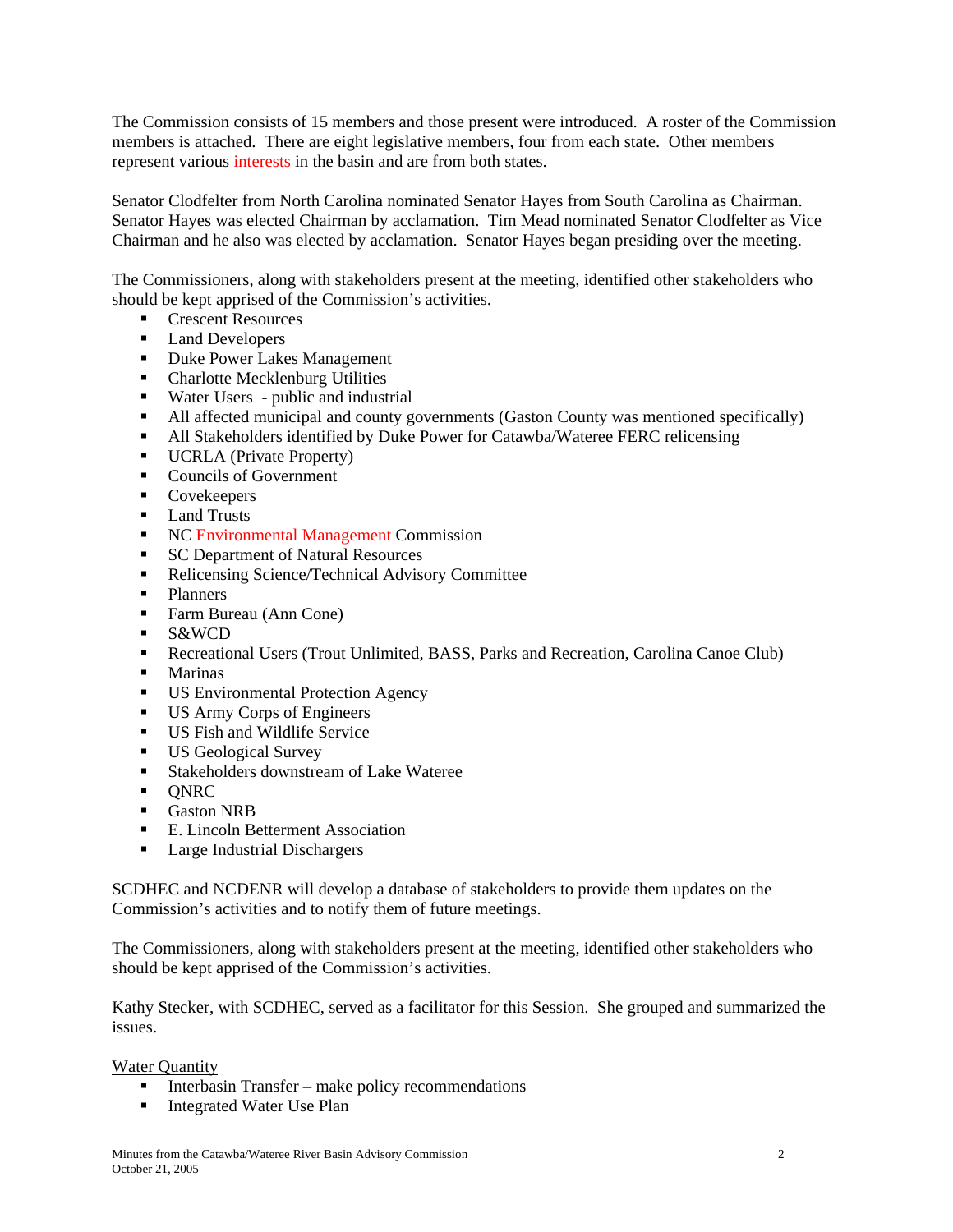- Raw Water Availability, Allocation
- Water Reuse
- Water Distribution Conservation
- **Minimizing Evaporative Use**
- **Groundwater Withdrawals**
- **Reservoir Capacity**

## **Water Quality**

- Land Use and Water Quantity
- Phosphorus/Algae (set cap on P loading, also consider drinking water taste and odor)
- Sediment/Siltation
- **Aging Infrastructure**
- Realistic Fines for Violators
- **Move Outfalls Above Intakes**
- **Effluent Limits**
- Other Pollution Sources (NPS)
- Water Quality Standards Consistency Between NC and SC, Including Stormwater
- **Reservoir Capacity**

## Land Use

- **Growth**
- Policy Coordination (Buffers, Stormwater, Wetlands, etc.)
- **Land Preservation**
- Educating Developers
- Integrate Policies by River Basin, not political boundary
- Conflicts Growth, Land Use, and Water Quality
- Conservation Design
- Continue Coordination Among Land Trusts and Governments
- Overlay Entire Basin (Zoning)
- Reservoir Capacity being diminished by silting in

## **Other**

- Reservoirs Filling In (Maintain Capacity)
- $\blacksquare$  (Process) Commission = Duke Power's Partner, Help
- Costs of Water

The group discussed the issues and made the following observations:

- New reservoirs are needed to increase supply in future- water quality
- Water quality and quantity are connected need to address both
- Sedimentation is related to land use etc. therefore water quantity is a more important issue to address
- There are regulations which address water quality but there needs to be more oversight on water quantity issues – policy.
- Duke Power has done calculations to determine the safe yield for the reservoirs. That is the amount of water that can be withdrawn without causing problems.
- The Commission should look at next  $40 50$  years water demand. The Commission should hear from in Duke Power and NC and SC experts to address water use needs.
- The Commission should bring in other states that have dealt with interstate water issues. The Delaware River Commission was suggested.